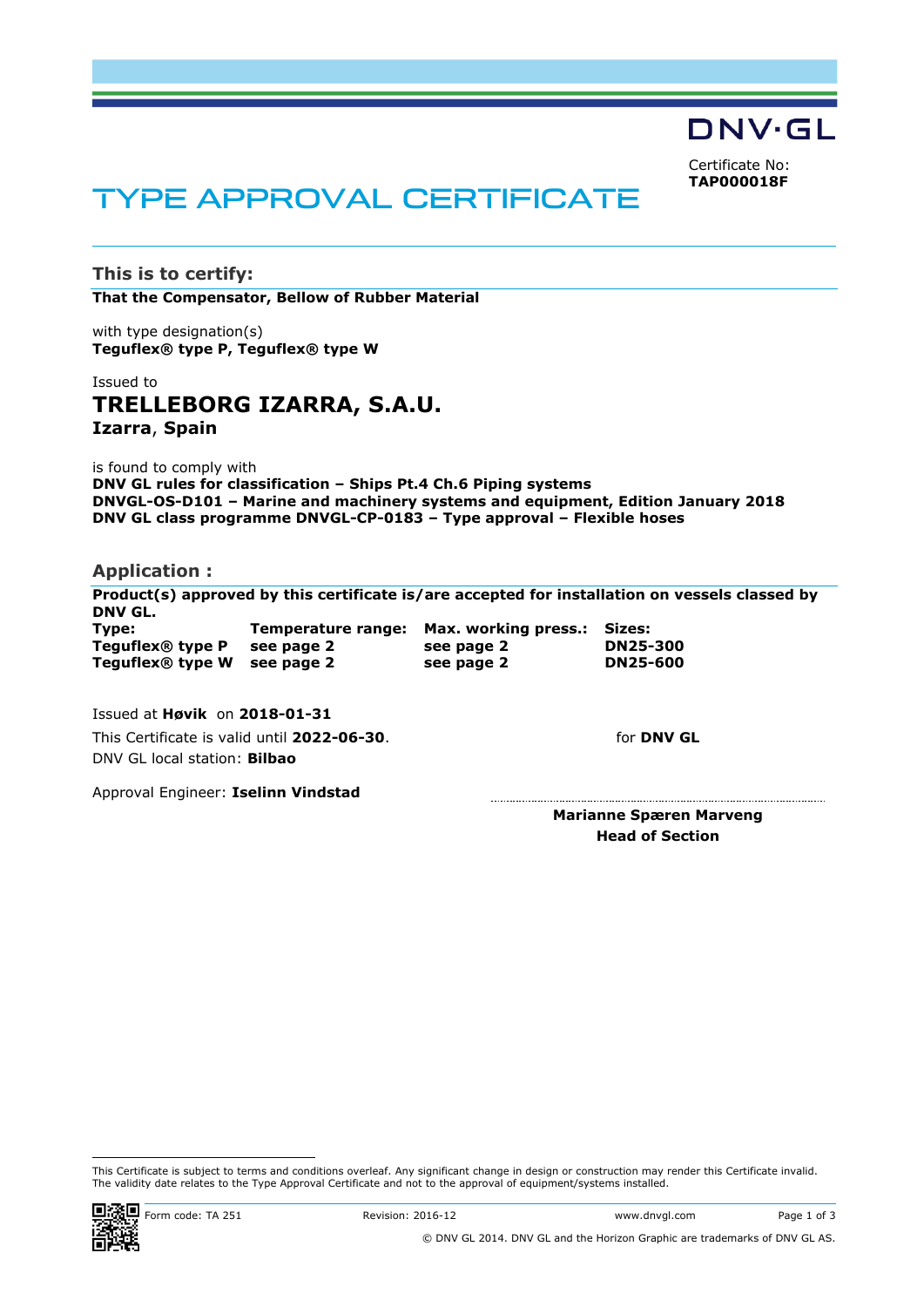Job Id: **262.1-015958-2**  Certificate No: **[TAP000018F](#page-0-0)**

## **Product description**

Rubber compensators spherical shaped with synthetic cord reinforcement.

Material for Teguflex types P and W:

| Teguflex® | Inner Tube  | Outer cover | Applications                                             |
|-----------|-------------|-------------|----------------------------------------------------------|
| Red       | <b>FPDM</b> | <b>FPDM</b> | Water (hot water, salt water, chlorine solutions, esters |
|           |             |             | and ketones)                                             |
| Yellow    | ECO         | ECO         | Oil (Water, saline solutions, alkalis, mineral oils,     |
|           |             |             | vegetable/animal oils, oil aerosols)                     |
| HP.       | FPDM HP     | FPDM HP     | Steam 130°C (hot water, steam, hot air up to 130°C)      |
| HO        | <b>HNBR</b> | <b>HNBR</b> | Oil 120°C (Oil, mix of water and oils, mix of compressed |
|           |             |             | air and oils)                                            |

Flange: S235JR (other types of material accepted by EN1092-1 may be used) Flanges are in accordance with EN 1092-1.

Sizes Teguflex P: DN25, 32, 40, 50, 65, 80, 100, 125, 150, 200, 250, and 300 Sizes Teguflex W: DN25, 32, 40, 50, 65, 80, 100, 125, 150, 200, 250, 300, 350, 400, 450, 500, and 600

Dimensional data shall be in accordance with manufacturer's datasheet.

# **Application/Limitation**

Maximum working pressure and temperatures:

| Teguflex® | Sizes type P | Sizes type W | Maximum temperature |                   |                   |                 |                 |
|-----------|--------------|--------------|---------------------|-------------------|-------------------|-----------------|-----------------|
|           | (DN, mm)     | (DN, mm)     | 70°C                | $90^{\circ}$ C    | $100^{\circ}$ C   | $120^{\circ}$ C | $130^{\circ}$ C |
| Red       | $25 - 300$   | $25 - 300$   | 16 <sub>bar</sub>   | 10 <sub>bar</sub> | NA.               |                 |                 |
|           | <b>NA</b>    | $350 - 600$  | 10 bar              | 8 bar             |                   |                 |                 |
| Yellow    | $25 - 300$   | $25 - 300$   | 16 bar              | 10 bar            |                   |                 |                 |
|           | NA           | $350 - 600$  | 10 <sub>bar</sub>   | 8 bar             |                   |                 |                 |
| <b>HP</b> | $25 - 150$   | $25 - 150$   | 16 bar              |                   |                   | 10 bar          |                 |
|           | $200 - 300$  | $200 - 600$  | 10 bar              |                   |                   | 6 bar           |                 |
| HO        | $25 - 150$   | $25 - 150$   | 16 <sub>bar</sub>   |                   | 10 <sub>bar</sub> |                 | <b>NA</b>       |
|           | $200 - 300$  | $200 - 600$  | 10 <sub>bar</sub>   |                   | 6 bar             |                 |                 |

Minimum and maximum working tempemperature of rubber materials:

| <b>FPDM</b> | $-35$ to 90 °C                |
|-------------|-------------------------------|
| FPDM HP     | $-35$ to $130$ <sup>o</sup> C |
| FCO.        | $-25$ to 90 °C                |
| <b>HNBR</b> | $-25$ to 120°C.               |

The fire protection cover (Teguflex® Flame Guard) shall be used if the compensator is used in systems containing flammable fluids or in sea water systems.

The compensators are not permitted used in systems where pressure pulsations may occur.

Movements shall be according to datasheet/product catalogue.

The location of the rubber compensator in the piping system shall be approved in each separate case.